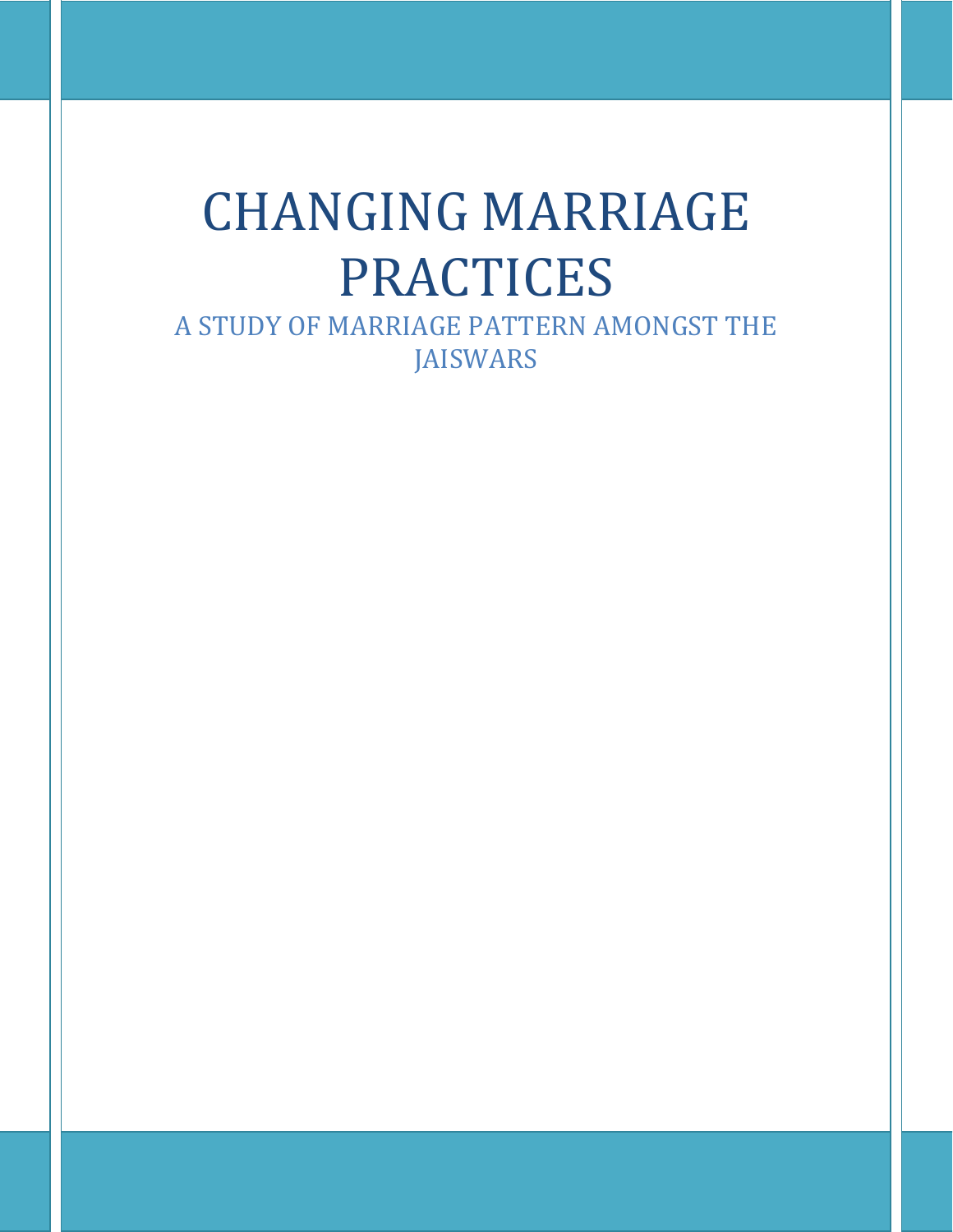**Submitted by:** 

Anjul Chaudhari **National Submitted to: Submitted to:** 

**(MA Sociology, DSE)**

**Nikita Yadav Dr. Janaki Abraham**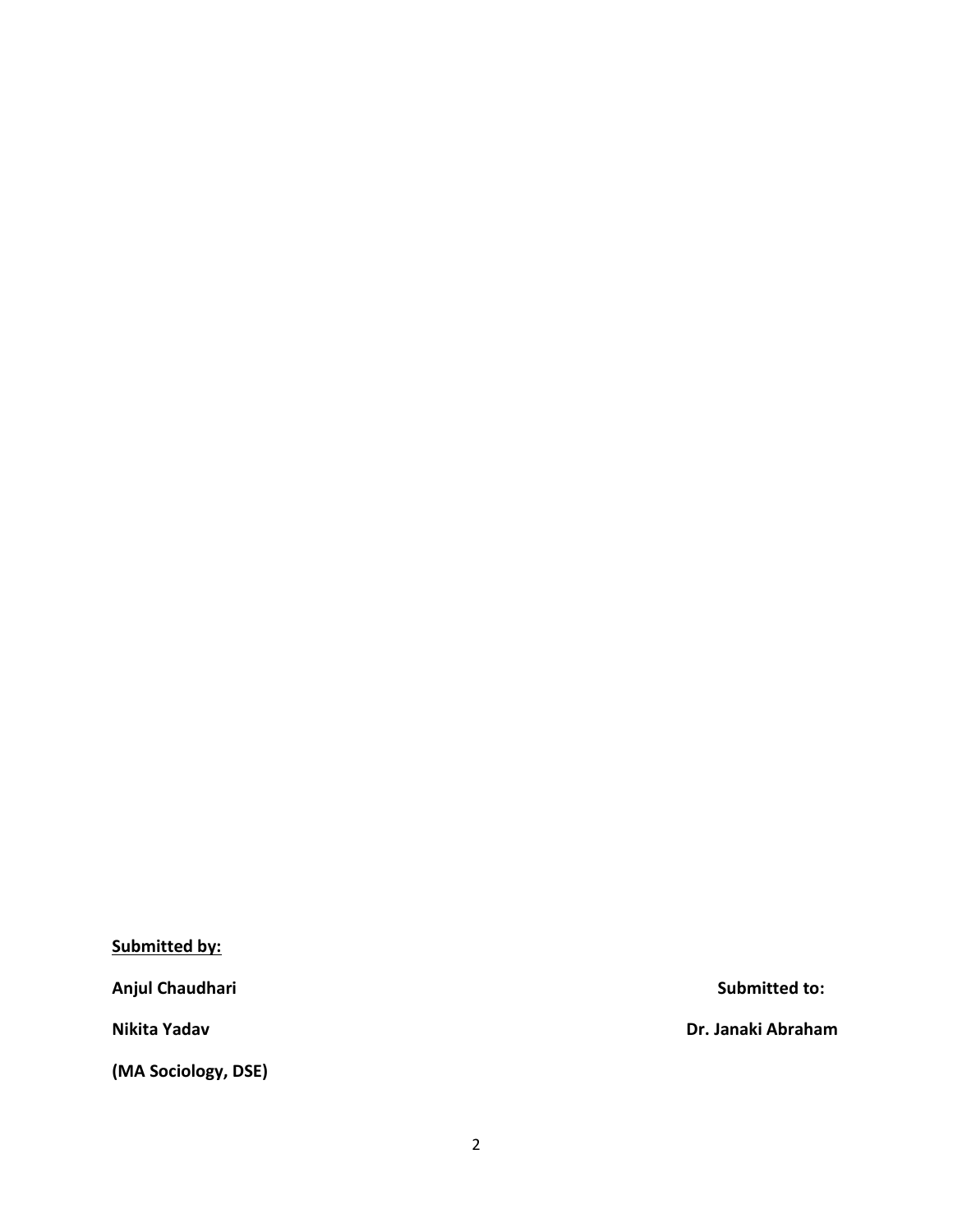# **ACKNOWLEDGMENT**

**We would like to express our deepest appreciation to all those who provided us the possibility to complete this report. A special gratitude we give to our project guide, Dr. Janaki Abraham, whose contribution in stimulating suggestions and encouragement, helped us to coordinate our project especially in writing this report.**

**We would also like to convey our heartfelt gratitude towards 'Krishna Raj Travel Fellowship' for this great opportunity and support. Lastly, we are thankful to our informants of village Chandpara for being so supportive and helpful during the entire process.**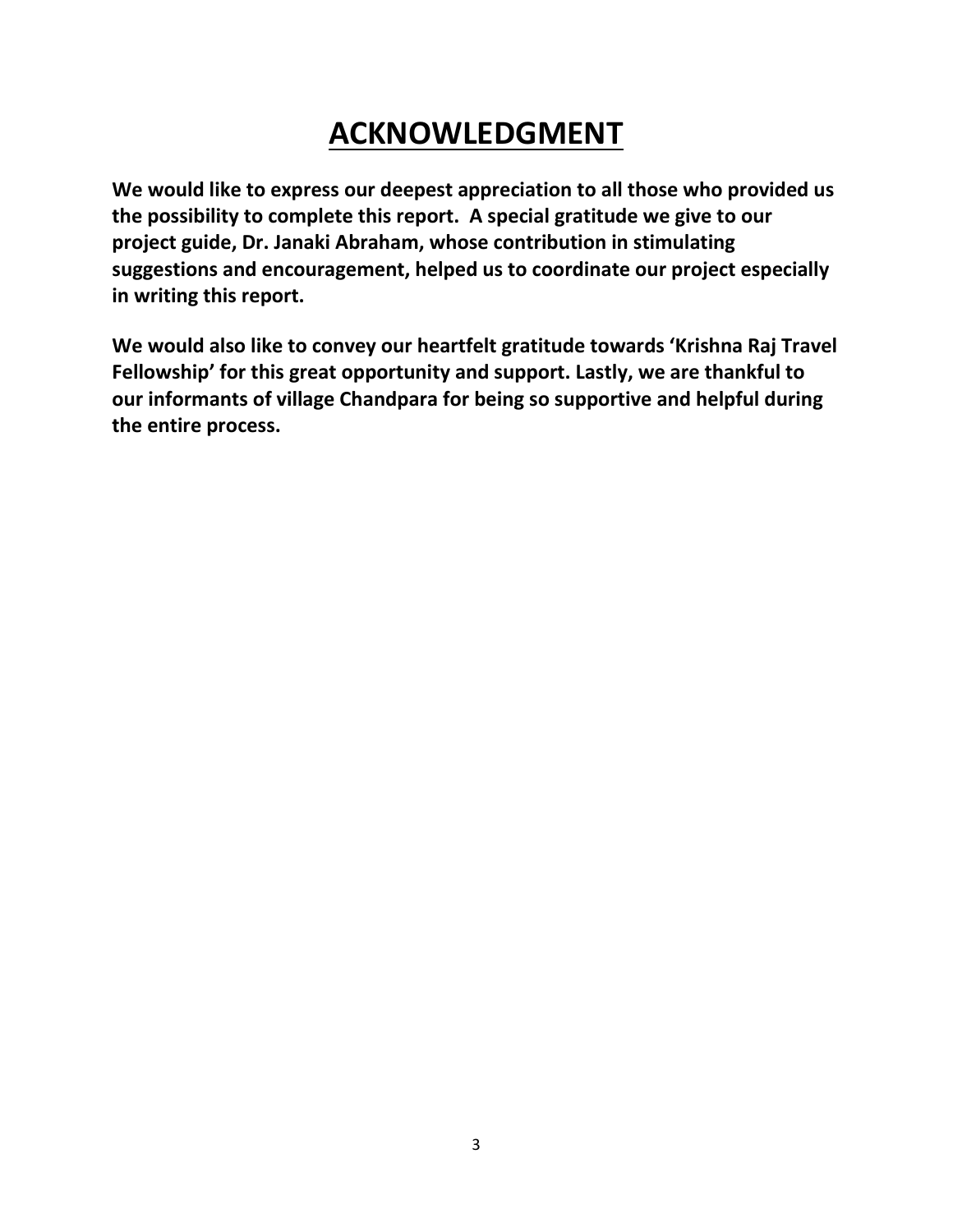#### **AIM:**

Aim of the study is to understand marriage pattern amongst the **JAISWAR** sub caste of Kurmi caste of village Chandpara ( Bahraich district,U.P.).

#### **OBJECTIVE:**

1. To study different forms of marriage practices of Jaiswar sub- caste in Bahraich district of Uttar Pradesh.

2. To find out the relation between economic status of a family and their changing marriage practices within Jaiswars.

3. To examine the extent of absorption of brides from other castes within Jaiswars.

#### **METHODOLOGY:**

The purpose of the research is to find out answers to questions mentioned above. Qualitative **research** was conducted with the aim of gaining an understanding of the underlying facts through first hand interaction and experience. The kind of methodology adopted is determined by the nature of study and its requirements. In the current study we sought to learn as much as possible about the marriage pattern observed amongst the JAISWAR community. We tried achieving our aim through participant observation for the 15 days we were in the region and also by conducting **unstructured personal interviews** with the subjects along with a **questionnaire** addressing the basic information about the respondents. Another major methodology used during the entire procedure was **observation**.

#### **SAMPLE:**

The present study was conducted on a sample of 15 married women from the Jaiswar community of Chandpara village. The village lies in the Bahraich district which is one of the many districts bordering Nepal in Uttar Pradesh. We tried to cover almost every Jaiswar family of the village with varied socio-economic status. Besides the major sample, unstructured interviews and conversation with other family members of these brides (the sample) and the villagers also form a major part of the study and findings.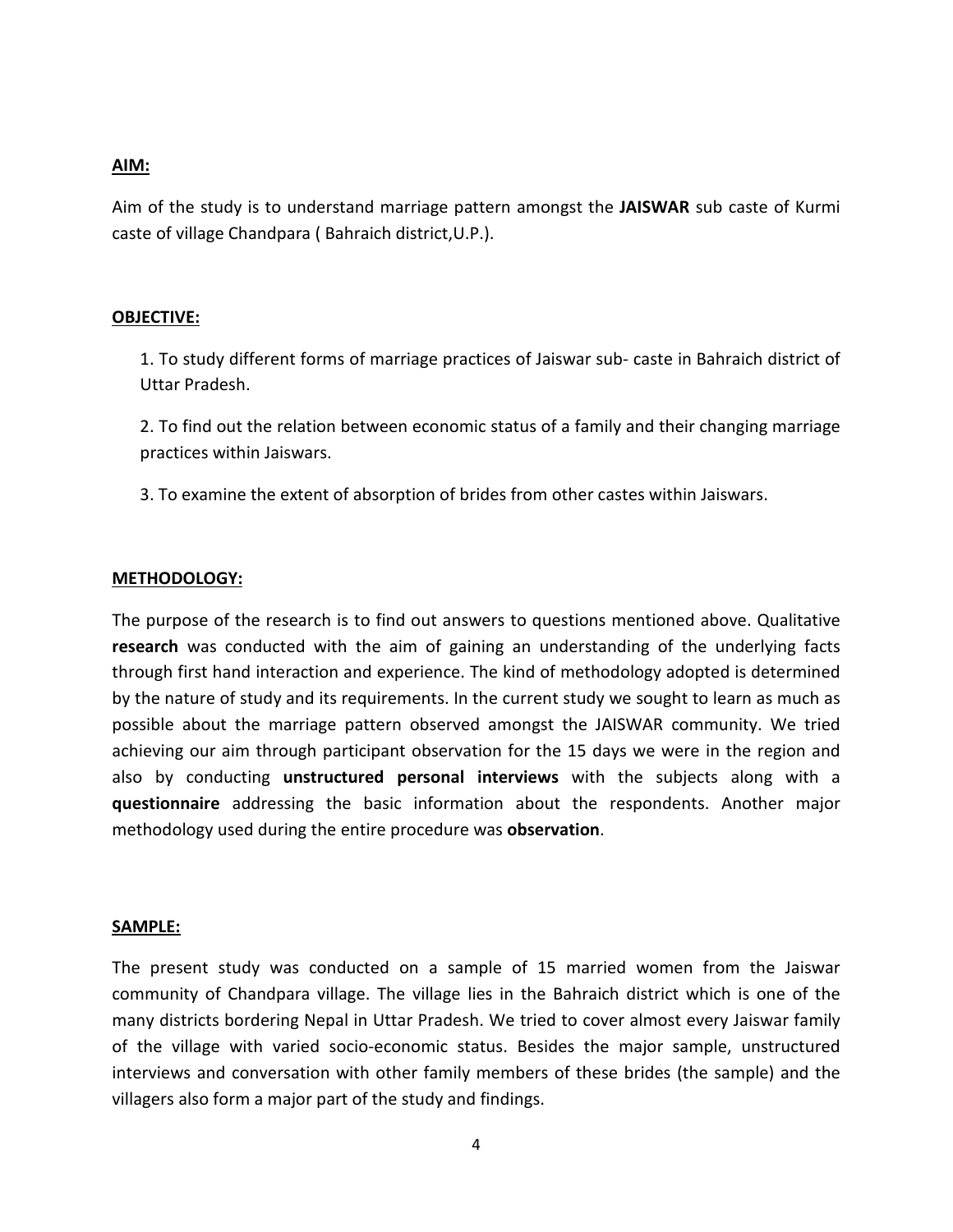#### **INTRODUCTION**

Lately, the Census data has suggested continuous and alarming disparities in the sex ratio of the nation, especially in the northern states of Haryana, Uttar Pradesh, Rajasthan and Punjab. Such trends suggest different facts about the society and along with it come varied impacts that it lays on the functionality of prevailing customs and practices in the society. Many studies have been conducted to understand the reason for such pattern in sex ratio but it was not until recently that the researchers focused on the impact of the low sex ratio on the society. Marriage practices remains to be one area which seems to have been adversely affected, resulting in changing trends and patterns of marriage. It has been observed that there is occurrence of radical shifts in the ways a family gets a bride for their son. According to 2011 census, the sex ratio of U.P. was 912 females per thousand males; this leaves about 88 males out of 1000 without a bride within their state. Initially, the brides were brought from the adjoining states, strictly adhering to endogamy and following customs. But recently it has been observed that due to lack of eligible brides the highly rigid marriage customs have become relatively fluid and have started accommodating various shifts and changes such as neglecting the factors of region, religion, language and even caste. One major shift being, as Ravinder Kaur puts it, the *across-region marriages.* "The need of women, for productive and reproductive purposes is now being addressed by getting a bride from a region with comparatively higher sex ratio and poverty. Marriages are increasingly coming to note in which men from UP, Haryana, Punjab and Rajasthan are marrying women from West Bengal, Assam, Bihar, Andhra Pradesh and Tamil Nadu" (Kaur, 2004).

In this particular study, as we will see later, the brides are bought and brought from Bengal region. Marriage is one integral part of our nation, which remains intact and very important in all the communities, region and religion. It is that ritual which is a very important institution in our society**.** It is the source of dignity for families and a mark of legitimacy for the relationship of a man and a woman. The importance of this particular ritual is evident from the pressure society puts on the families with "eligible" sons/daughters and also the "bad name" that inability to marry off their children brings to the concerned families, especially his/her parents. It remains to be the most essential responsibility and aim of the life of Indian parents and it becomes even more important if you are a daughter's parents.

# **BRIEF SUMMARY OF THE FIELD VISIT**

A 15 days field-visit was conducted to a small village of U.P., situated in a district near the India-Nepal border. The village named Chandpara was like any other typical village to be found in the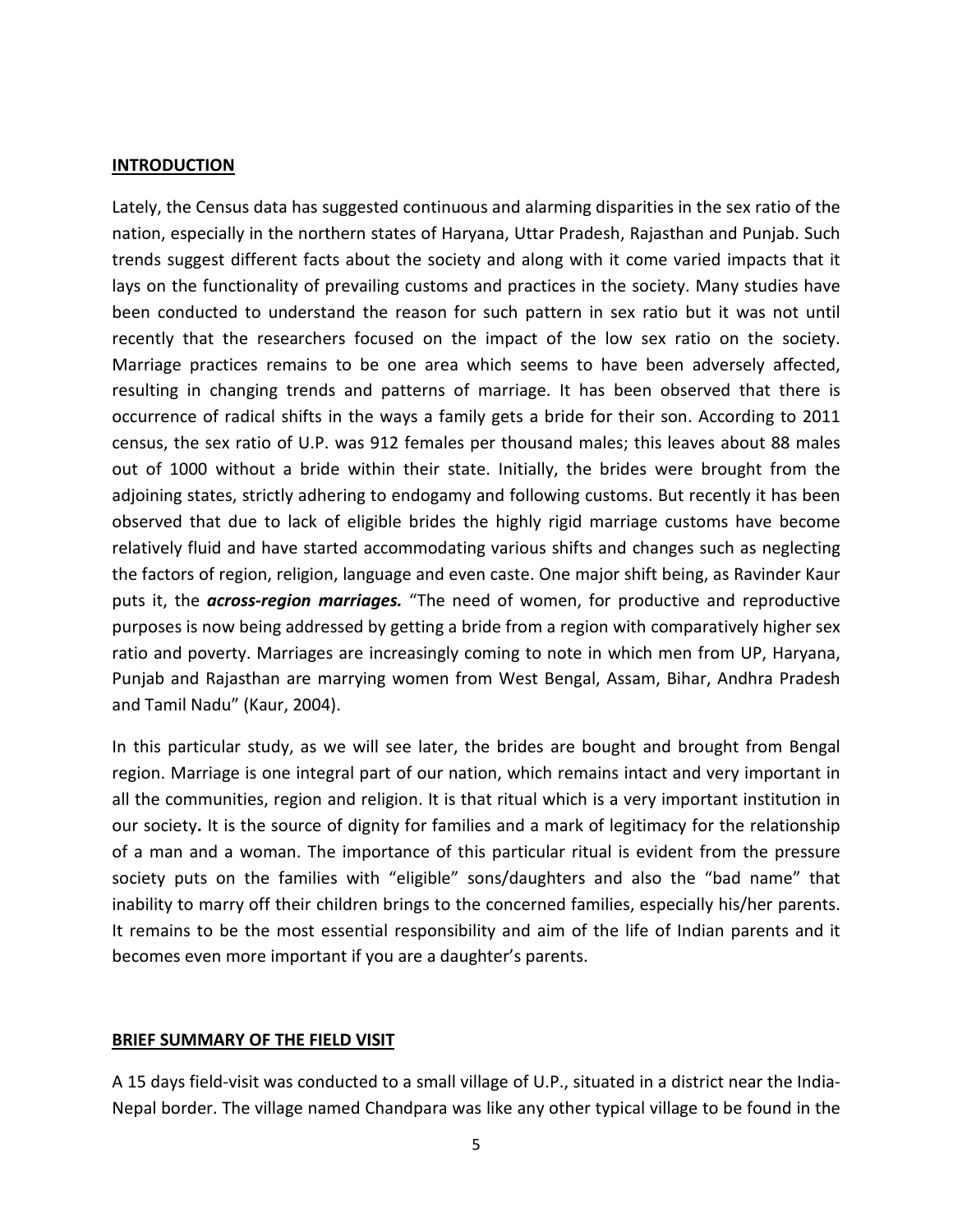northern region of the country. "Dihaat" as the village dwellers called their village, had widespread open fields and *Kachha* houses, where most of the population lived without basic facilities like that of an electricity connection, toilets, even a small land holding and minimal wages.

The purpose of the field trip was to get a clearer view of the marriage pattern amongst the Jaiswars. For this, we extensively interviewed around 15 women and their family members as well. We covered almost all the households of Jaiswars of varied economic status within Chandpara. Not getting into details of their living conditions for now, we would directly move on to what we could get about their marriage practices.

During the interviews we were able to talk to women whose marriage experiences helped us to identify 3 types of marriage practices: "a normal marriage" as they call it, one in which the bride's side gives dowry, this marriage was called "chuttaa"; a marriage where brides were exchanged, such practice was called "badli"; and then there was a third category in which a bride was "bought" from a neighboring state (West Bengal in this case).

The marriage practices basically depended upon the economic status of the family, as will be elaborated later in the report, and one particular practice was not confined to a set of families/family (however, the exception being the buying of bride, which was found within a single family within this sample), but depended upon family's socio-economic status. There were many instances where both "chutta" and "badli" were observed within the same family. It was first tried to marry off children (at least one) by giving or taking dowry, in a usual manner. But inability to do so leaves the family with no other option but exchange, which is again an open option only if they have a daughter in exchange. This, to an extent, can be considered a reason for large families with an average of 4 children. Daughter, in this particular community is not considered as a curse but a channel of marriage opportunity for male members of the family and hard cash in some case, which shall be elaborated later.

When we decided to go for this particular research topic, we had certain apprehensions and confusions regarding the marriage practices amongst Jaiswars as evident from the open ended and ambiguous title "Brides for…??" that we chose for our study. The void to be filled in the title is the main concern of our report. From the prior knowledge about the community we were not able to identify one particular way a person gets a bride, hence the title. Our main aim by the end of this report would be to provide a clearer picture of marriage pattern amongst the chosen community.

We try to analyze the entire course of interaction and field work under certain sub-headings, trying to address the objectives of the research and also giving a detailed and critical account of the field work conducted.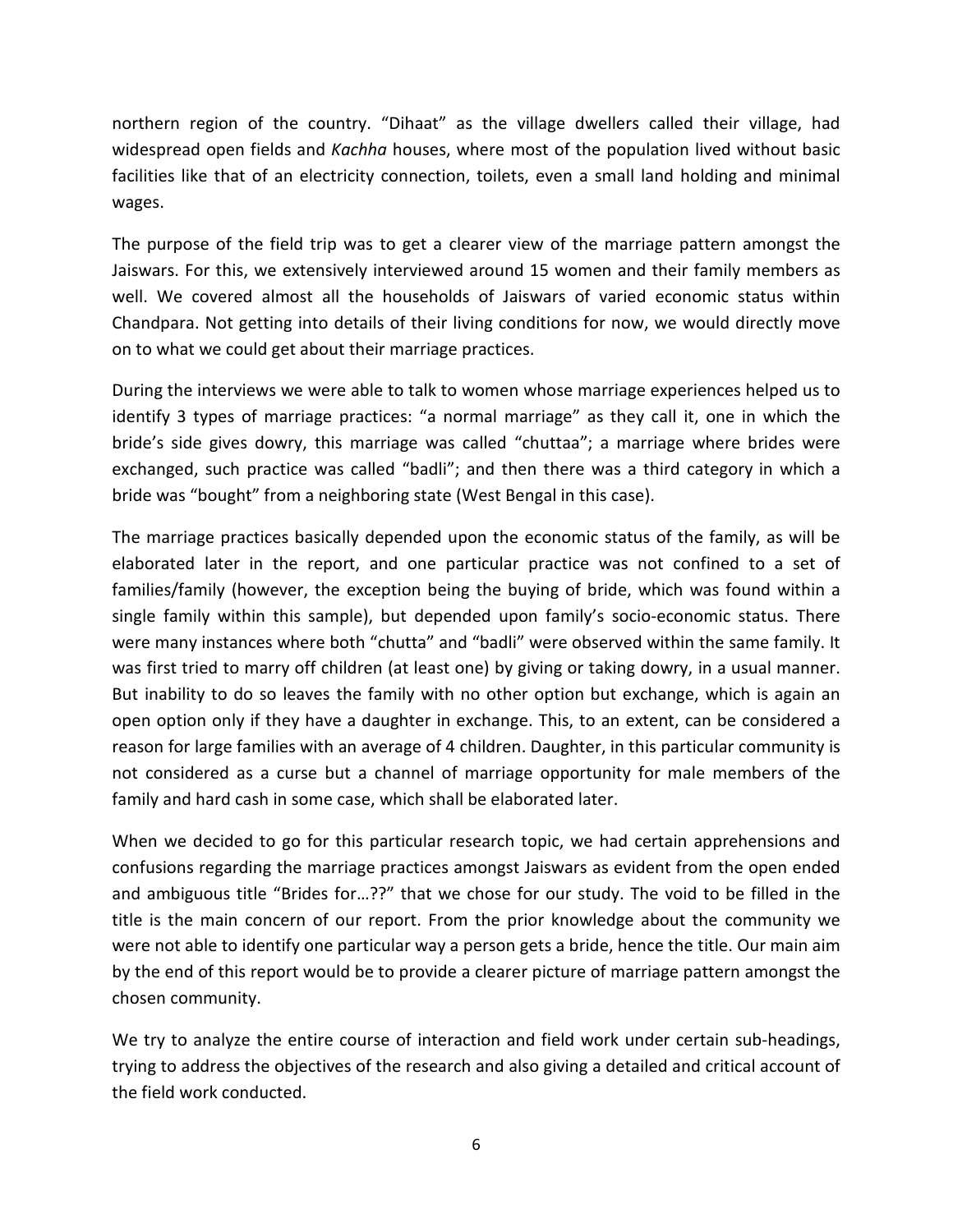#### **A HISTORY OF MARRIAGE PATTERNS AMONG THE JAISWARS**

Jaiswar is a sub caste within Kurmis, who have inhabited this village since a very long time now. The major difference between other sub castes of Kurmis and the Jaiswars in this particular village is the disparity in the economic status. There is a huge gap between the property holdings of Jaiswars and the other sub castes of the Kurmis in Chandpara. As we went on to inquire about the history of the practice we were presented with a rather uncertain and hazy picture, especially regarding the brides bought from the adjacent states. The practices of "chutta" (dowry marriages) and "badli" (exchange) were prevalent since time immemorable, as Jaiswars claimed it to be the legitimate form of marriage practiced amongst them. Children were married off at a very early age either in exchange or under dowry system. The bride was sent later to her conjugal home at an age considered appropriate (around 15 or 16 years) for "gonaa", a ritual that marks the official "vidaai" (sending away daughter to her conjugal home) of the daughter.

Buying of bride from adjacent states and that too of a different caste and region is a comparatively a recent development. Within the sample the oldest "across-region" bride was Rani (name changed) who is in the village for around 20 years now. There was another such bride in the village before Rani but she ran away after a few months of marriage. The villagers also told us about a few such brides who lived in the village long back but are no more, and even their families do not live there anymore. This information can be related to what Ravinder Kaur mentions in her essay titled "Across-region marriages". She writes, "..there have been gaps in the frequency of such marriages. Evidence from Haryana (personal fieldwork) and Blanchet's study reveals that such marriages peaked about 20 years ago and again in the late 1990s. The renewed frequency of such marriages may be attributed to the continuing importance and necessity of marriage, a further decline in the sex-ratio and the difficulty in poor areas in achieving marriage of daughters locally due to dowry demands." (ibd, pg-2596). A similar pattern can be derived from the field interviews, where the family which had 4 "Bengali brides" talked about their inability to marry within their caste due to low economic conditions. Another reason that we inferred could be the unavailability of a daughter for exchange, since there were 7 sons and 1 daughter in the family. Amongst which one son (the eldest) got a bride in exchange of his sister, while 4 brought "Bengali brides", one was married recently in exchange of his niece, while one remains still unmarried.

The impact of increasing population, stark decline of sex-ratio and prevailing poverty on marriages practices particularly has been eminent. As also discussed in the introduction, there have been considerable shifts and alterations within this particular ritual. Buying of brides is becoming the latest and prominently adopted trend of North Indian states, the evidence of this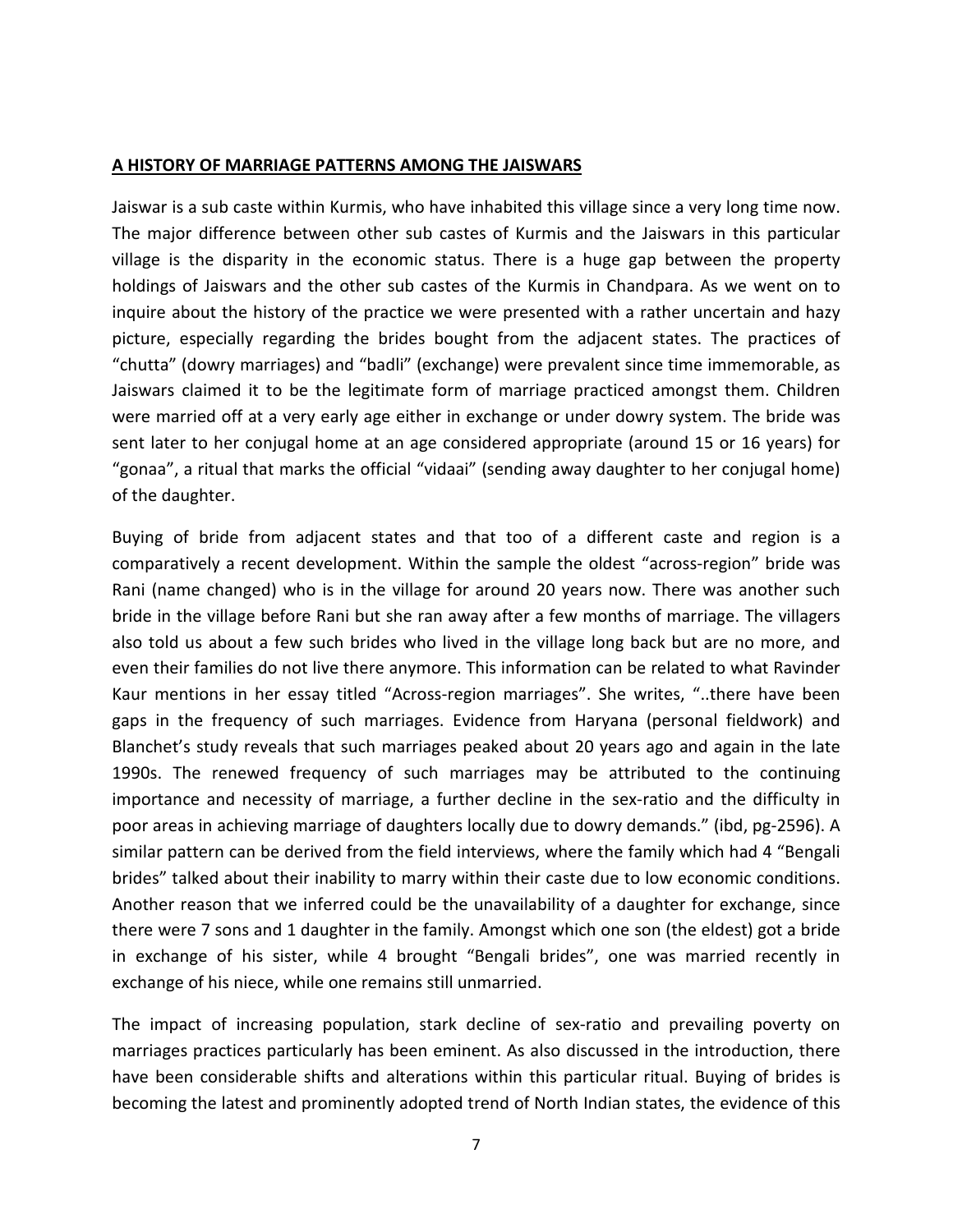can also be drawn from the radical shifts in the marriage patterns amongst the Jaiswars in the recent past

#### **BRIDE PRICE AND BUYING BRIDES**

There has been continuous mention of buying brides from adjacent states as one form of marriage practice in this particular study until now but before mentioning it any further it is important to draw out the difference between the three prevalent practices of trafficking, "bride-price" and "buying of brides". All the process involves a payment in cash or kind by the groom's side as contrary to the popular notion of dowry, but there remains a stark difference in the reason and the way they are practiced. Ravinder Kaur goes on to distinguish between several types of transactions and 'marriages' being observed. She writes*, "first, the buying/selling of girls for marriage should be distinguished from sexual trafficking in women. Trafficking is purely for profit in which women is like any other commodity being bought or sold….this is clearly an illegal activity. The second category is of marriage by purchase/sale. What distinguishes this category is that 'marriage' is a part of the transaction. Here, men who are unable to find wives and need them for domestic, sexual and reproductive services buy women from poor families. The man pays the girl's parents to acquire a wife. These marriages are further differentiated from trafficking as the girl/wife is not passed on to others and is not one several 'wives' thus acquired. More often than not, she makes a stable home with a particular man, fulfilling the roles of wife, mother and farm labourer. Poor men who are unable to attract marriage proposals buy a 'wife' from another poor family which sells a daughter for a monetary consideration. Buying is looked down upon by most rural communities. Discussing what she calls 'deviant marriages' in the context of a rajput village in UP, Minturn (1993) reveals that when a man is not sought after for marriage it is usually due to "lack of education, poverty or scandal". She goes on to say "Paradoxically, poor families who cannot attract wives and dowries for their sons may be forced to "buy" their wives from families too poor to provide dowries for their daughters. The term "buying a wife" is used to describe indirect dowry, the custom whereby the groom's family gives money to the bride's family, who use some of it provide dowry and keep some of it. Such marriages are disgraceful for both husband and wife, so purchased wives are often chosen from strange villages in order to minimise the resulting gossip" (p 63). While Minturn's evidence points to the groom financing his own marriage and the dowry, there is a difference between marriages in which the bride's family benefits monetarily and those in which no monetary benefit accrues to the parents – the case in across-region marriages. Further, marriages described by Minturn are between rich and poor families or between poor families of the 'same' community. The distinctive feature of across region marriages is that not only are the brides from 'strange villages', but also from 'strange regions' with a different language and culture. A third type of marriage exchange prevalent and accepted in India and elsewhere is the system of bride price where the bride's family is compensated for the loss of her labour. Women as farm labourers are essential to most agrarian economies. Where their role in agriculture or their labour/income contribution to the household is 'visible' and acknowledged', bride price is often the practice. Under this system, the family losing a productive worker gets compensated in cash or kind. A man may pay a certain sum of money to the bride's parents at the time of marriage or pledge his own labour on her parent's land for a specified*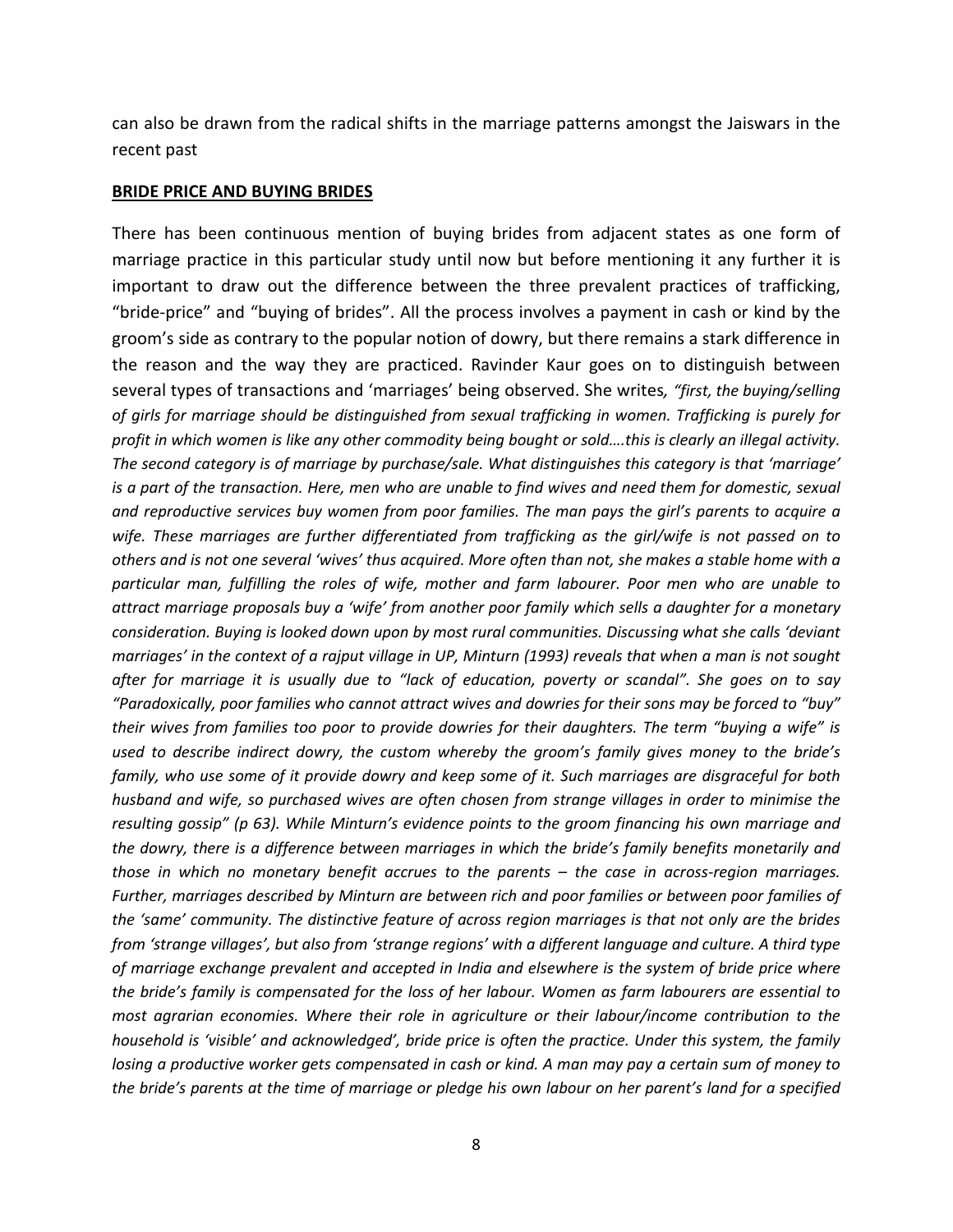*period of time. Although on the decline, several communities in India have been known to favour bride price. Bride price marriages are not the same as marriages in which the women are 'bought'. Bride price marriage is the accepted practice in an entire community and is not seen as 'buying' the bride. The shortage of women can also potentially lead to a system of fraternal polyandry (sharing of one or more wives by several brothers); although there have been other reasons for its prevalence in areas where it was culturally accepted [Berreman 1975]. Some parts of Punjab and Haryana practised a 'surreptitious' polyandry induced by the low sex ratio and/or by economic considerations of controlling family size to prevent further sub-division of land. Trafficking, buying of brides and bride price marriages are thus analytically distinct phenomena. It is argued that the 'acrossregion' marriages discussed in this article, however, do not fall into any of these categories. The crucial difference is that in none of the cases documented does the bride's family receive any monetary or other compensation from the groom. The couple is united in a 'proper' marriage ceremony either in the bride's or groom's village (usually in the bride's village). Money is spent by the groom on travel to and fro from his village, on a minimal trousseau for the girl and a feast for the villagers after the marriage ceremony – this legitimises the marriage in the eyes of the villagers. It is specifically stated that the girl's parents do not want money in exchange for their daughter. At its end, the receiving family properly corporate the bride into the family. Her status is not that of a concubine nor is she discarded after a while or passed into prostitution. The women go on to become mothers and even mothers-in-law. They settle down in their marital villages, continue to maintain contacts with their natal families and visits between the families take place even if they are not frequent (Blanchet's evidence of Bangladeshi women married into UP argues that the women are not allowed to maintain contact with their natal families and often choose to remain in Bangladesh when they are finally able to visit, sometimes abandoning their children and the husband – however, the evidence gathered for marriages within India is to the contrary). In several cases, a close relative of the woman, father or brother or sister, visits to assure herself/himself of the woman's wellbeing. Even if conditions are not found to be satisfactory the girl and her parents accept the marriage hoping for a better future. The women adopt the language and culture of the host society and consider themselves a part of that society. The host society accepts them as wives/mothers/mothers-inlaw. Although the word used for them in Punjab/Haryana is said to be 'kudesan' (woman from a foreign land), in my research with families of several such women in three villages of Haryana, I did not hear anyone refer to them by this pejorative term. If the point of view of the men is that they have purchased their wives (more so in UP then in Haryana), the viewpoint of parents is not of not having sold their daughters but of having given them away in marriage under difficult conditions. However, this does not exclude the possibility of a category where women are 'bought' with money being transferred to the father, brother or mother. As the Bangladesh cases show, under conditions of extreme poverty and hopelessness parents may delude themselves into believing that they are sending daughters off to a better future than they can provide."* (Kaur,2004)

The women in our sample basically belong to the second category where a wife is bought from a neighboring state that is then seen as serving all the purpose and functions of a wife.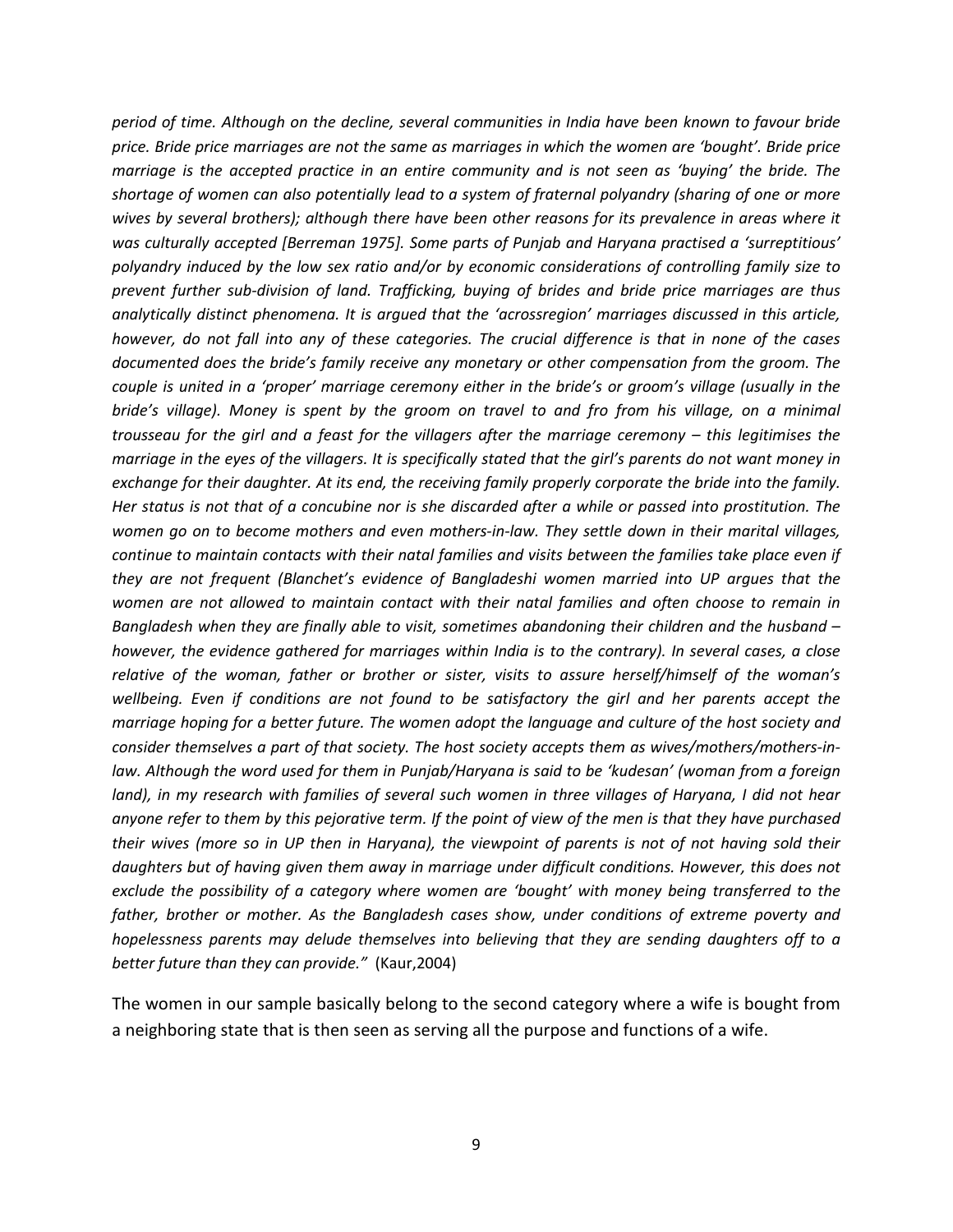#### **DIFFERENT MARRIAGE PRACTICES:**

The exclusive feature and the major reason for choosing Jaiswar community as the subject of study were the varied marriage practices performed by them. Finding three different marriage practices within a same community is a rare fact. Jaiswars, however are engaged in this complex pattern of marriage which is assumed to depend upon the economic status of the family majorly, while many other factors influence the choice of marriage practice as well. The open ended interviews, with the women of Jaiswar community especially, helped us to understand the three prevailing marriage practices. (Our interview schedule was focused on women's perspective as we sought to understand their perspective and role in the marriages they lived in and also their experience of being participants of such a complex marriage system). The three marriage practices can be described as below:

#### 1. **DOWRY SYSTEM:**

This is the most common and prevalent form of marriage practiced across the country. Under this system of marriage, bride's family is expected to offer great amount of dowry ('gifts') to the groom's side. These gifts may include cash and kind both and is a prominently practiced ritual of Indian marriages. Initially these gifts comprised of a set of basic amenities given to bride and groom by bride's family, which served as blessings to begin a new life. These basic gifts included for example clothes and house hold amenities. But with the time these gifts have turned out to be more expensive and necessary 'gifts' from the bride's side, which have ultimately grown into a burden for a girl's parents and thereby also serves as a reason for increased practice of female feticide and hence a declining sex-ratio.

Such marriages in this particular community are called "chutta" and are practiced by the relatively economically better off families. Marrying off ones daughter by this practice is considered to be a deed of dignity and pride for the family, as was evident by the way women talked about it and during the interviews, especially when they were asked how they were married we received a proud and common response – " bahini humara to 'chutta' hua tha" (we were married as per dowry system) or " nahi nahi humare sare bachho ka to 'chutta' hua h" (all of our children got married according to dowry system). Out of the sample of 15 women, 6 women were married as per this practice. These families held a better economic status as compared to others; the male of these families had relatively better jobs and held more land.

# 2. **EXCHANGE:**

The second and the most prevalent form of marriage was "exchange" or "badli", as they called it. Within this particular practice a daughter was given in exchange of bride within the community. However, the exchange was not restricted to daughters; it could also be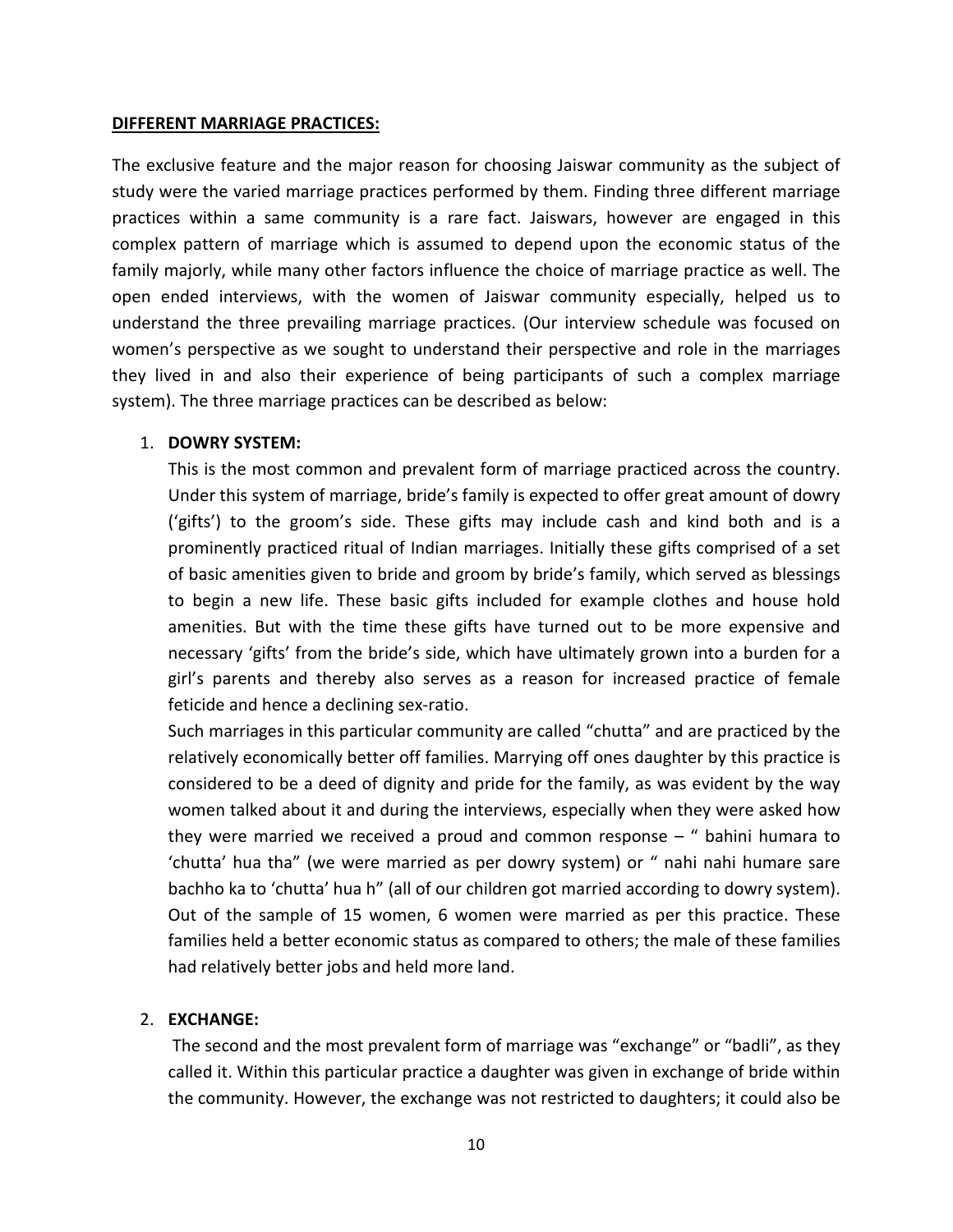made in terms of cash in exchange of a bride. Before explaining further it is important to examine different practices within this system. Basically there are two sets of exchange—

- A daughter in exchange of a bride.
- Cash in exchange of a bride.

This practice is determined on the basis of availability of a daughter or a female relative for exchange. The exchange of a daughter for the bride of their son was much prevalent; however there was also an example where a niece was exchanged for her uncle's bride. This particular marriage took place only recently and age of the girl was around 13 years. Another form of exchange was an option for those families which did not have a girl to be offered in exchange. Within this type of exchange the groom's family paid a sum of money in exchange of bride. One might wonder that if the groom's family was economically well enough to buy a bride then why wouldn't they practice dowry system. There could be several reason for this, such as inability to attract wives and dowries for their son, problem with man such as drunkenness, unreliable providence or an over age man or a man going for second marriage. Here the groom's family although pay a sum for bride but are considered successful in getting a bride from the same community. On the other hand bride's family who takes money in exchange of their daughter are looked down upon by others in the community as is evident from the statement of a 14 year old girl when asked about her opinion on taking money in exchange of daughter. Soni (name changed) responds to this question quickly saying, "hum ladki nahi bechat hai" (we don't sell our girls). Apart from these two forms of exchange there are two in which this system works:

- Exchange within two families:  $A \leftrightarrow B$ Daughter of family A is exchanged for daughter of family B. This is called "badli"
- Exchange within 3 families:  $A \rightarrow B \rightarrow C \rightarrow A$ Daughter of family A is given to B whose daughter is given to family C who in exchange gives their daughter to A. Such exchange is called "badla tirpata"

# 3. **BUYING BRIDES:**

Borrowing the term from Ravinder Kaur the "across-region marriage" constitute the third type of marriage practice amongst Jaiswars. It is considered to be practiced by the families who are economically very weak and are thereby unable to attract or buy a bride for themselves from the same community. These families end up buying a bride from the adjacent state for a small sum of money taken by the 'dalaal' who conducts the entire deal of marriage. There was one 'dalaal' who arranged the four "across-region marriages" of Chandpara village. In such marriages, as also described earlier the groom brings a bride who belongs to another state, caste and culture. The bride belongs to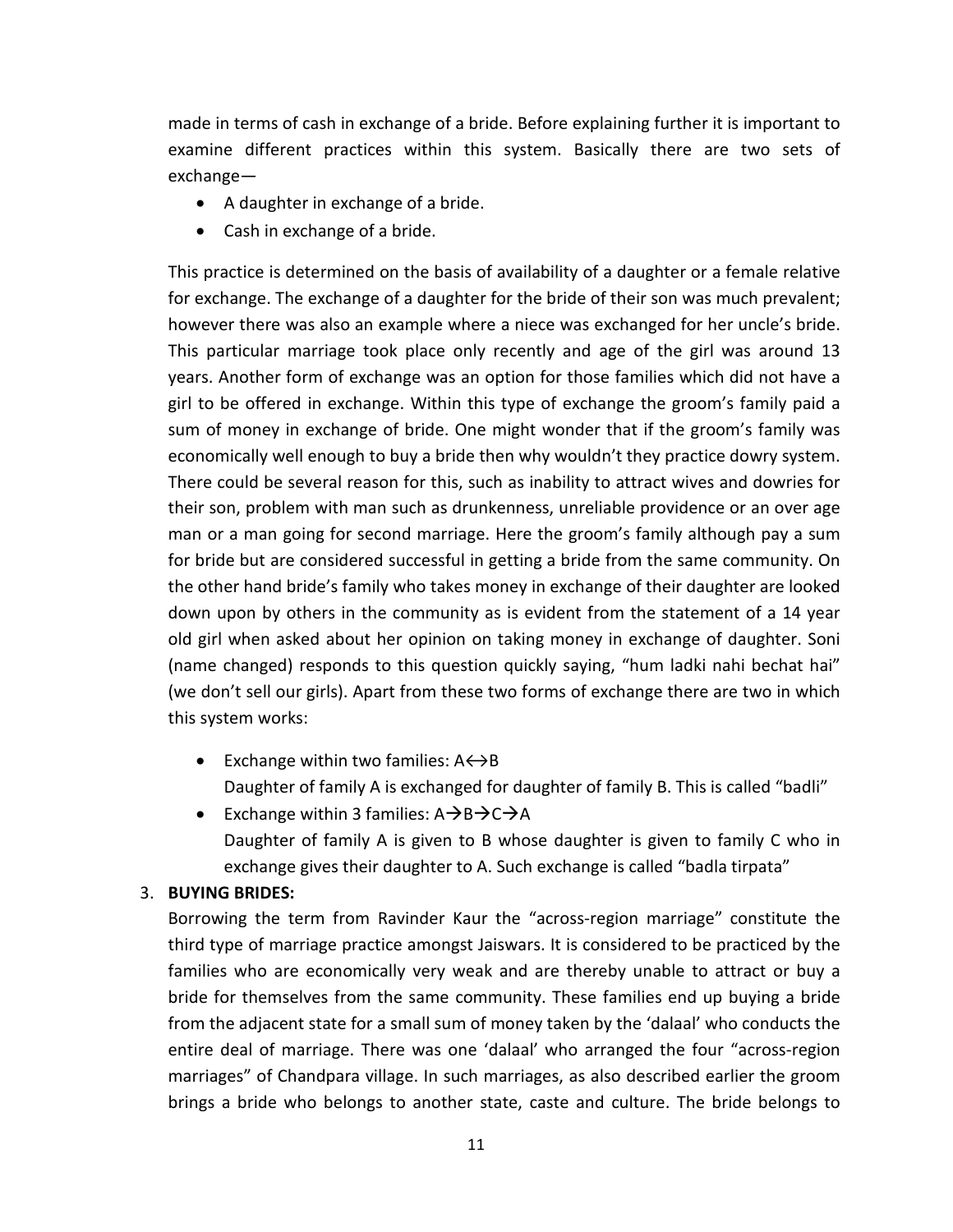relatively poorer context and is readily given away by her family in exchange of a marriage feast and ceremony by the groom which legitimates the marriage in eyes of the society. The interviews conducted also described a similar series of events where a groom along with 3 or 4 other male members went and married the girl who was then brought to the village. The 'dalaal' takes his own fees for arranging the marriage, as told by the interviewees the amount for marriage was around rs 9000 to 12000 during their ceremony. The entire process was based on the lies and false promises mediated by the dalaal which are readily accepted by the bride's family who don't even bother to investigate and send away their daughters to an unknown location to hardly see her again. These lies included promises of better lives, big houses, better family incomes and land. The dalaal, although we failed to meet him, is said to have his daughter married in Darjeeling, who serves as the source of brides from there.

There were much chances of such brides to run away once they reached their conjugal homes and came across the reality. Hence they are prevented from moving out of the houses and remain under constant observation of their in-laws, especially during the starting few years of marriage. There were many such cases of running away which we were told about during the interviews. These "across-region brides" experience major shifts of culture, language, region and customs and continuously rigor to accommodate themselves in the new environment.

#### **Marriage patterns: a comparative representation**

The complex marriage pattern adopted by the Jaiswars is yet another example of a society with heterogeneous and entangled strands of rituals and practices which derive their existence from yet more complex arrangements and hierarchies of our society. A comparative analysis of the three above mentioned marriage practices may help in drawing out a less complex inference or at least an impression depicting the pattern in a better understandable form:

• There is a clear hierarchy in adopting the marriage practice by the families as per their economic status. We tried to analyze the economic status of the families based on the land and property families owned and the occupations the earning members of the family are engaged in. Based on this analysis we were able to derive the preference of practices as entailed by families belonging to one particular economic status.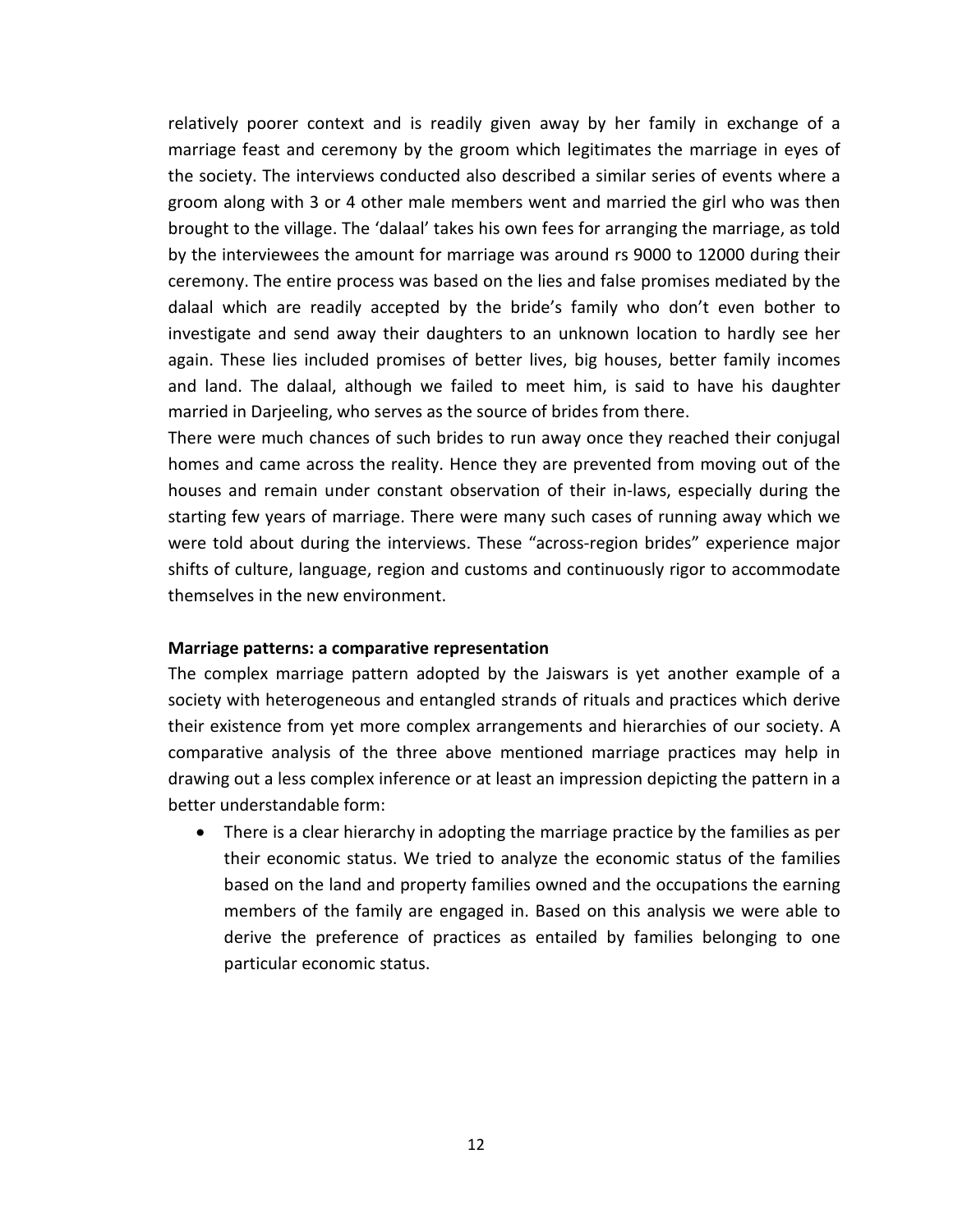| Families belonging to higher economic   Dowry system<br>status          |                       |
|-------------------------------------------------------------------------|-----------------------|
| Families<br>belonging<br>middle<br>to<br>economic status                | Dowry system/exchange |
| Families belonging to lower economic   Exchange/buying brides<br>status |                       |

• Families of middle economic status struggled and tried their best to marry off their children as per "chutta". As Rama (Soni's mother) elaborates upon the expenditure involved in "chutta" and "badli", she goes on to tell us that although "badli" is considered to be a comparatively less expensive affair, it does not excuse one from the big expenses. The basic things such as clothes, jewellery, cash, and a feast are to be given. Total expense in a "chutta" may be as much as 2 to 3 lakhs and about 80,000 to 1 lakh is required in "badli". While buying a bride may cost around rs 15,000 to 20,000 in today's time.

This huge gap in the expenses clearly states the reason for preferable practices by the families belonging to different economic status. Also to be catered is the fact that these families have a comparatively larger number of children, which further influences their choice.

# **MOBILITY FROM ONE PRACTICE TO ANOTHER:**

Everybody strives to attain higher goals in every aspect of life. It was no different in this case as well. Families belonging to lower economic strata tried hard to fit in a practice higher in hierarchy. The movement from practicing "badli" to "chutta" was a feature of a few families such as that of Soni, where inspite of the availability of a daughter for exchange, the family believed in marrying their children only as per "chutta".

Similarly visible was the movement from "buying brides" to "badli" in Rani's family, whose daughter was recently married in "badli". Although, this movement can be attributed to the fact that now there was a girl available for exchange in the family, unlike the time when there was just one daughter available for exchange amongst 7 brothers. This movement can also be seen as a development and struggle for social name and dignity.

# **"BENGALI BRIDES": THEIR SITUATION AND ACCEPTANCE**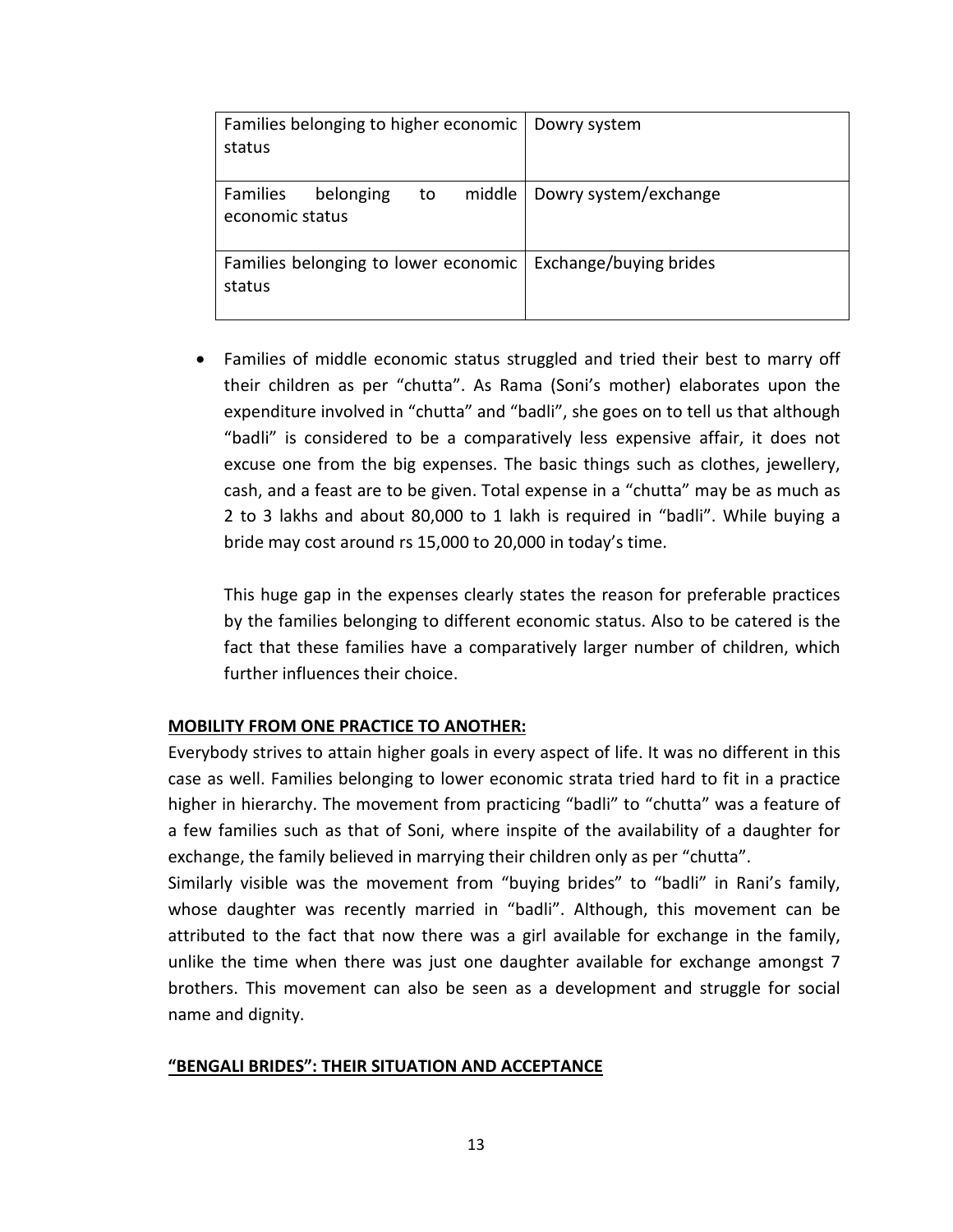One of the main objectives of the field work was to study the third process of marriage practiced by the Jaiswars i.e. *buying brides*, specifically. Ravinder Kaur uses the term "Bengali brides" to describe brides from Bengal who were married off to various states of Northern India including UP, Haryana, Punjab and Rajasthan. The term also, to an extent, stands relevant in explaining the phenomenon of buying brides observed during the field work. Although, ours is a very small sample and may fail to present a broader picture of the practice, but adhering to our sample and limitations we have tried to analyze the procedure of buying a bride from another state and also the current status of these brides in their family, community and the village at large.

Within the sample of 15 there were 4 brides bought from Darjeeling and nearby areas. All the women were married in the same family to cousin brothers. Amongst them 2 were bought in recent past only (about 3 to 4 years back). All of them lived in the same compound with separate set of 2 rooms for each. They lived in *kachha* houses, with more or less same structure and an open space outside, which served as a common area. All the four women were Hindus and while was one was the native of Darjeeling district, rest three belonged to Dakshin Dinajpur district of West Bengal. Two of the women from Dakshin Dinajpur were relatives. Out of the four Rani and Shanti have been in the village for more than 15 years now and were well acquainted to village customs and practices. They also understood and spoke the native language of Chandpara village (which is Awadhi) well. While the other two women found it hard to converse in this language and also responded occasionally during the interviews.

The older brides, Rani and Shanti had to face comparatively much more issues in accommodating and adjusting in the village as compared to the ones who were bought recently.

If we make a broad statement then the acceptance of these brides by the family member cannot be questioned much, as evident from the interviews, as they were not presented with special hardships which were not experienced by other brides of the community as well. Although, the language and cultural barriers must have increased the degree of difficulty for these brides. As one of the interviewees share her experience:

*I knew nothing when I came here; I didn't even know the place I was taken to as we sat in the train. I learned all the household chores after coming here. I did all the work and was kept an eye upon by my mother-in-law and other family members, who always suspected that I would run away. They didn't even let me visit my natal place.*

But if seen in comparison to the status of other Jaiswar brides within their families, there was no prominent difference to be highlighted.

Social acceptance of these brides however remains an issue without much clarity. This is because of the ambiguous and varying responses we received during the interviews and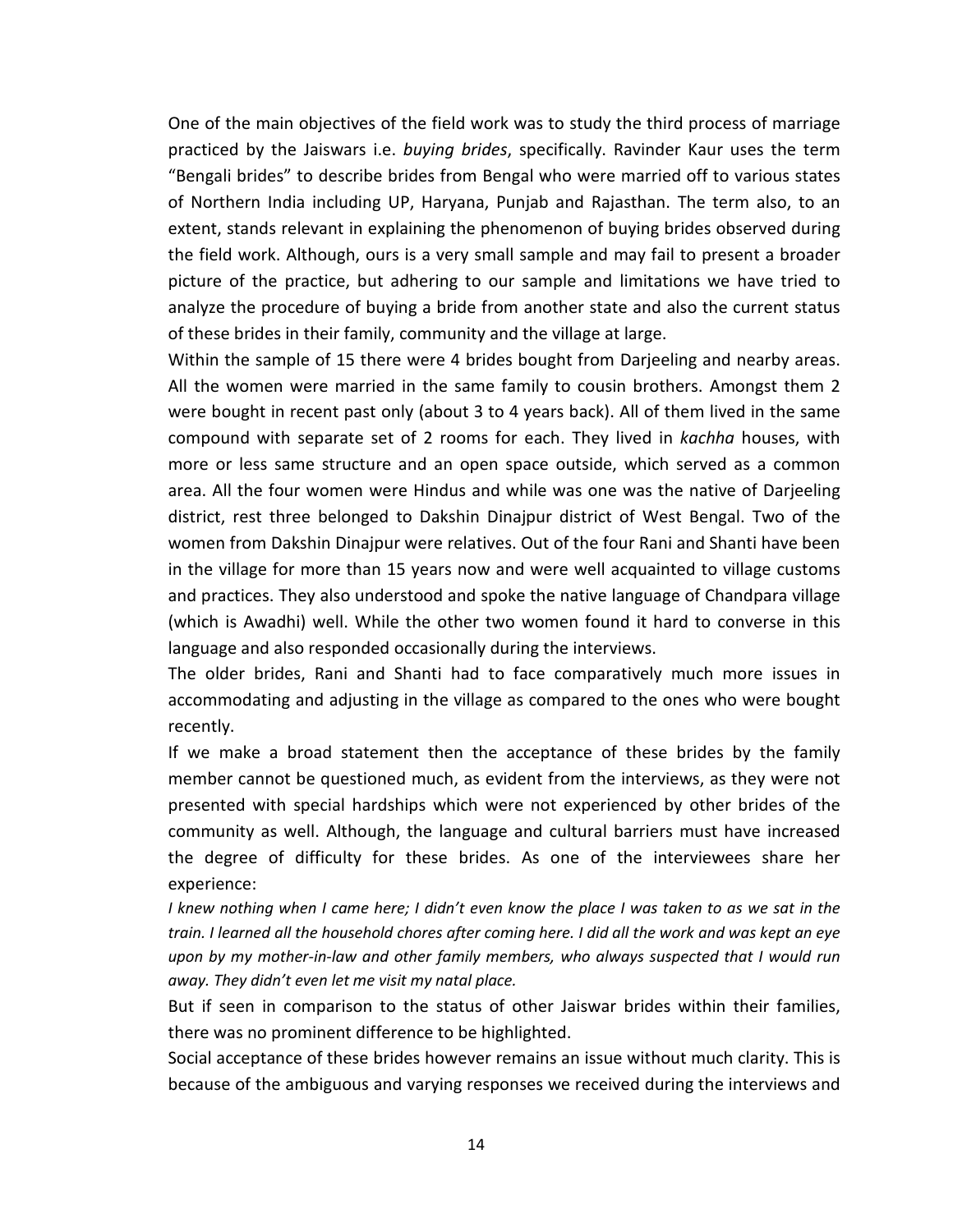conversations with the villagers. Most of the respondents considered these brides to be of no different from other brides in the community. They saw them as part of Jaiswar community who, however, faced difficulties in adapting their customs initially but later got accustomed. Such were the opinions coming from the women of families who were considered economically well off. They allowed them in their homes, they worked there as full time house helps, and were interacted with no visible prejudice. However, a different side was presented by one other respondent who told us how they avoided going to their houses and have even restricted their children from going or eating at their houses as they were uncertain about the caste or religion they belonged to.

The acceptance of these brides in the community can also be seen in the acceptance their children get. They were well accepted within Jaiswars and faced no differences. This can be said on the basis of the fact that they were married within the Jaiswars without any kind of disparities, recent example being the marriage of Rani's daughter, who was married under "badli" this year in March.

#### **CASE STUDIES**

During the period of 15 days field visit we had varied experiences, meeting different people, hearing different voices, different thoughts, different lives, but all tied together under a community with similar practices and rituals. Within these different voices we found few with really striking stories, stories of their lives which left us overwhelmed and shocked at the same time. In this section we put forward those few stories. We picked out 4 case studies; we thought were worth being told exclusively. The reason for picking up these particular cases was to provide insights into the lives of 3 different woman of different socio-economic status, having experienced different type of marriages, one of each mentioned marriage practice.

#### **CASE STUDY 1**

Rani was the first woman we interviewed as part of our field research. And truly, she was one with most to share. We learnt a lot from her and thereby somehow she raised our enthusiasm about our field work. Living in a one room kachha house, Rani was one of the most outspoken and bold woman of the village. Welcoming us with a bright smile, she put forward her experience for us clearly. To begin with, Rani is a 35 year old lady with 6 children (3 daughters and 3 sons) from her marriage of 20 years. She was bought and brought to village Chand Para at the age of 16, while she was still a minor like all other brides. Her home comprised of a room and two small open areas, one used as a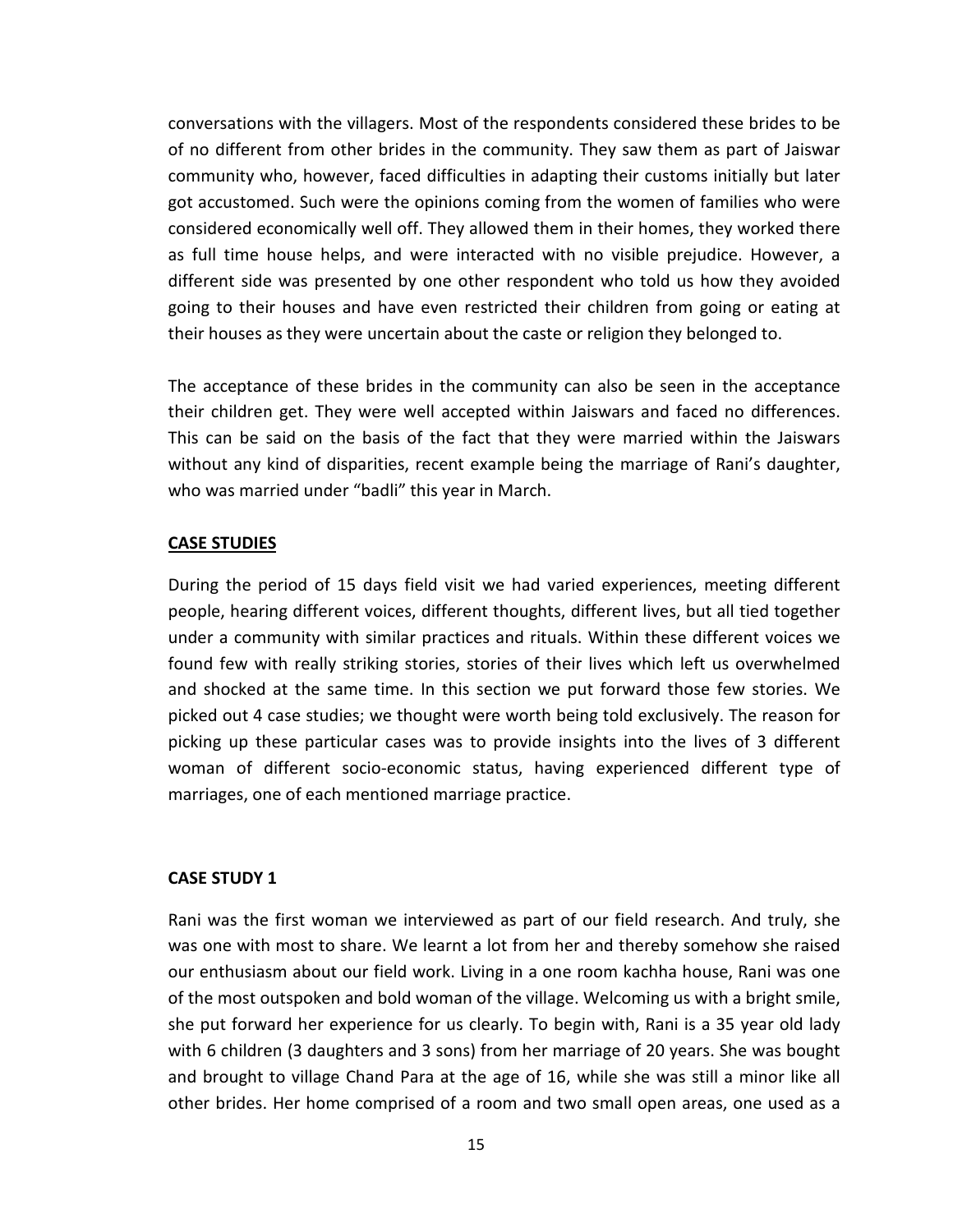kitchen and other as a store house for fodder. Although there was no electricity, but they did have a DVD player, a small T.V. and a radio. The room served more as a store room, where they had kept all their stuff stacked in several briefcases and a *dehri* (big mud container to store wheat and rice).

All the time we talked to her she simultaneously portrayed two different emotions, smiling with a lightening of remorse in her eyes, which she continuously tried to hide. She was one of the few ladies who could read and write (although only in Bangla, her mother language) and was very fluent in Hindi as well. She had read up to eighth standard and was later married off.

Talking about her life, Rani repeatedly and rather proudly told us about her natal place and the kind of life she had back there. She happily told us about the 'lavish' and modern life she had in Darjeeling where she wore nothing but jeans and a top and had never even entered into a kitchen. She learnt all household chores only after her marriage. Her father passed away very early and she was brought up by her mother single handedly who worked in tea farms. She proudly told us about how her mother always supported her studies and wished for a better fate for her. But things took a different turn for her and destiny had some other plans, as she explains. While talking about her marriage she showed completely different emotions. According to her, she and her family were tricked into this marriage by a *dalaal* (whom she continuously cursed) who told them all falsities about her husband and his economic status. It was her elder brother who agreed for the marriage, which then happened the following day and they immediately left for U.P. As Rani puts it, "hamko laga ghar ke paas wala U.P. h, par yaha pohochne me teen din lag gae, humare to bethe hue paer hi sooj gae the"(I thought I taken to the UP near home, but it took us three days to reach here, both my legs were swollen up), this statement of hers clearly states how clueless she was about her fate.

Later, she showed us around the house and came out with few photo albums, with photographs mostly of her natal family. She excitedly showed us the pictures overwhelmed while telling us about her brother and sister-in-law and their happy lavish life. There were few photographs of her 14 year old daughter's marriage which was in March this year. There was one sentence she continuously spoke "hum *shehar* (city) ki ladki ko *dehaat* (village) laa ke daal dia" (they dumped a city girl like me into a village). She also told us how she was not allowed to step out of home after marriage and was regularly snooped over by her mother-in-law as everyone feared she would run away and she also talked about the hardships she had to face to visit her natal house. Rani said that she had been very generous for not running away while she was supported by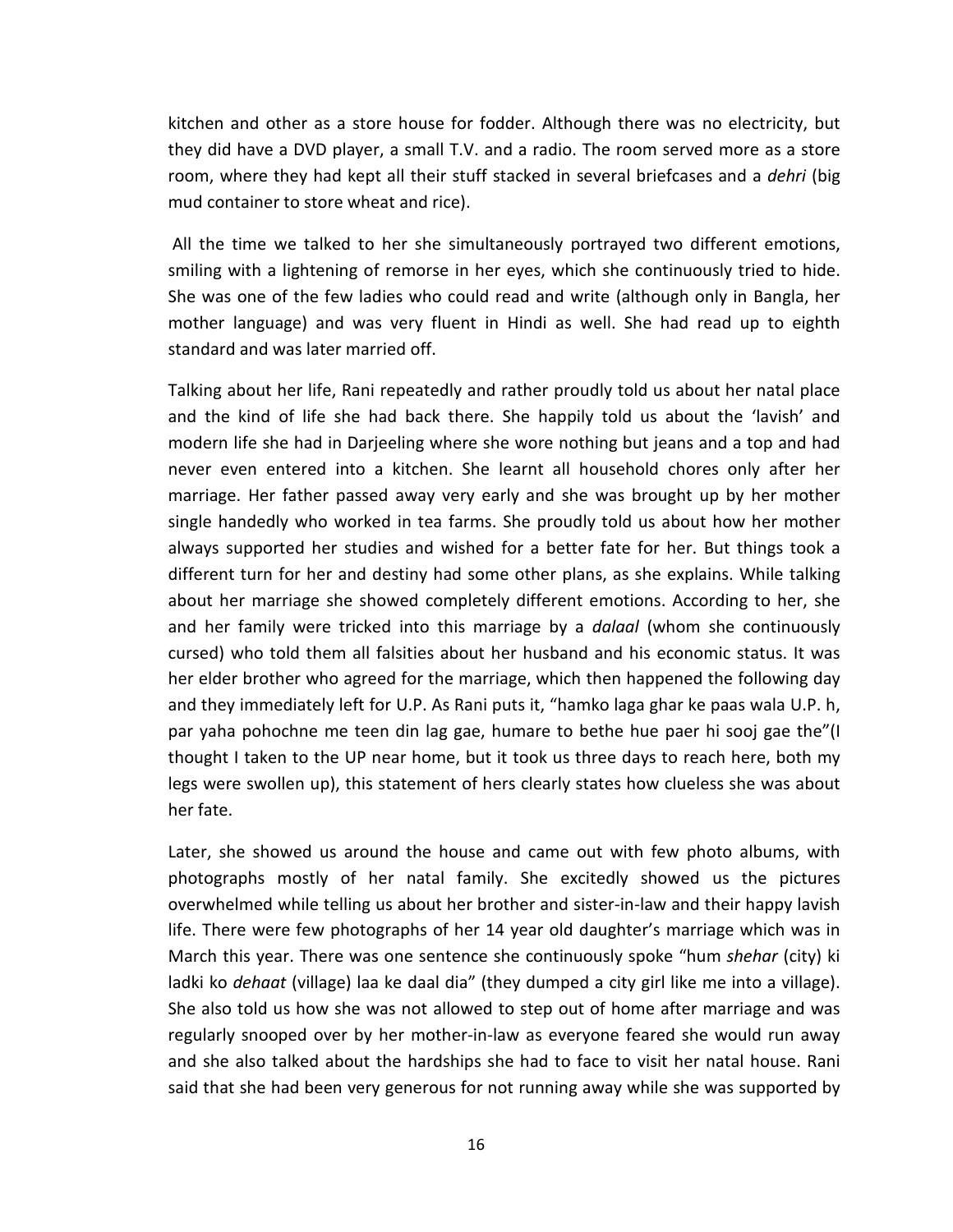her mother, who was ready to take her back. But as she puts it, she seems to have accepted her fate and couldn't do anything else but complain. When we asked her about her relations with her mother-in-law, she summed her reply in a sentence " pehle wo sunaati thi, ab wo ek bolti h to hum chaar bolte h (first she scolded me, but now when she says one I reply back with four.). The villagers however had other opinions about her. According to this version, Rani was a runaway who eloped with her lover from her school, only to return after an entire year after her lover abandoned her. It was told that she was brought by her husband, who was accompanied by four other men, directly from the police station where she reported after returning since a missing report a lodged of her. Also, they talked about her relations with her brother-in-law. According to a lady, when her husband came home then her brother-in-law went for work to Mumbai/Delhi and vis-a-versa. Rani wouldn't let her brother-in-law to even get married, according to villagers they both were in an affair.

#### **CASE STUDY 2:**

Rama along with her husband and 6 children (2 sons and 4 daughters) lived in a 3 room *kachha* house, with a small open verandah where we sat and 3 buffalos tied in the open space outside home. All her children went to school. Rama was around 38 to 40 years old and was the second wife of her husband, Manvarat. Hers was one of the families belonging to middle economic status. This was also one of the few families to own a bicycle, an "engine" in the field and relatively larger piece of land (about 30 bigha).

She briefly talked about her own marriage which was a "chutta", but it was a relatively simple ceremony as it was her husband's second marriage. Talking about her natal home she told us that she belonged to Methawa village, which was in the same district and not so far away from Chandpara. Her father was also a farmer and it was also an economically sound family.

She remained adament on marrying all her children under the practice of "chutta", however difficult it might be for them, as according to her this was the "correct" form of marriage. However she did not deny that "badli" was also an option open for one of her son and daughter as the eldest son (15 years old) was already married as per dowry system.

Rama also described for us the expanses that occur in each of these marriage practices. She also presented her view about the "Bengali brides" in the village. She considered them as outcastes and refrained herself and her children from any kind of contacts or relation with them, although one of her niece was married in a house adjacent to these "Bengali bride's" house. According to her these men were unable to get a bride for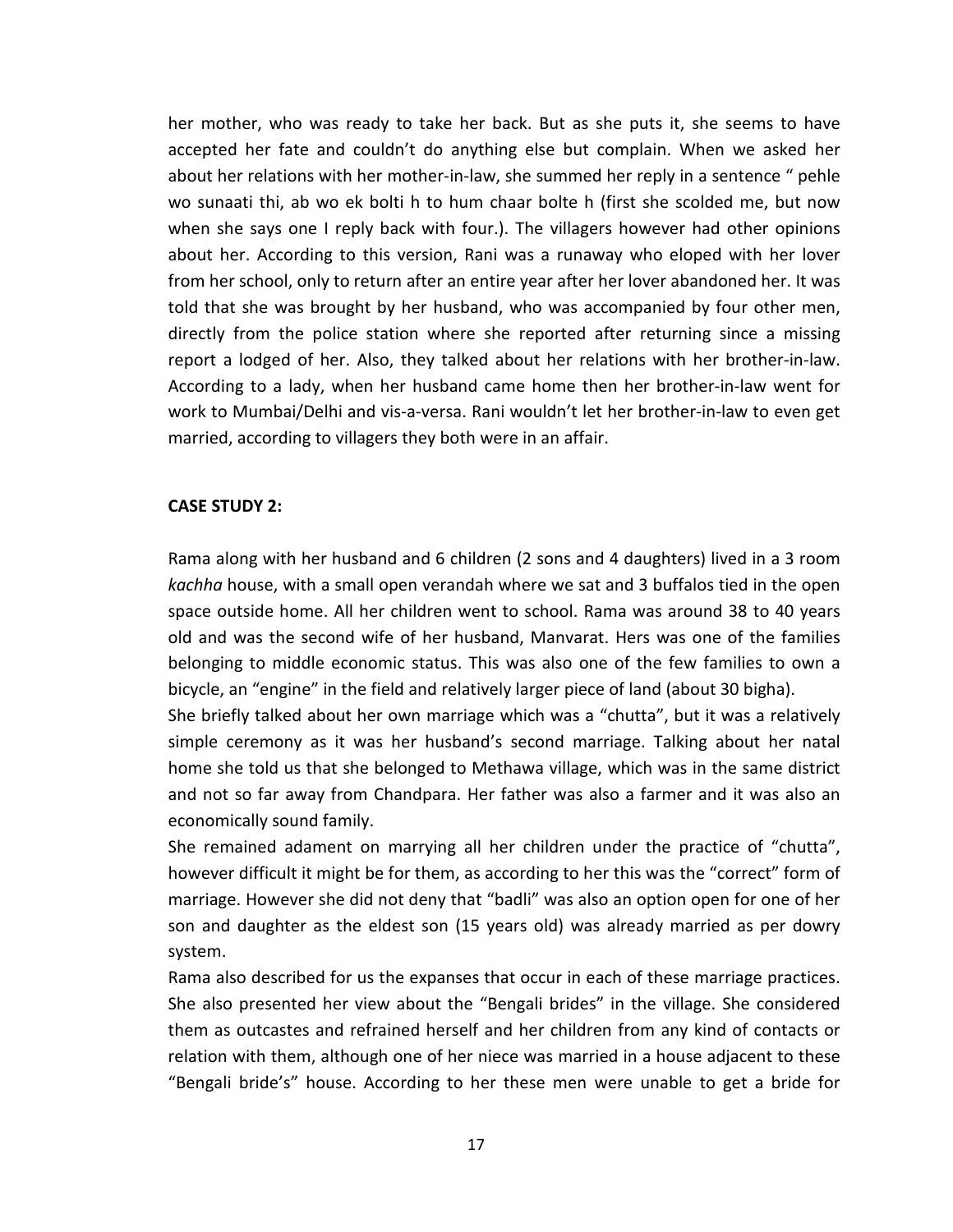themselves because of their old age and hence believed that children should be married at an appropriate age or else it becomes difficult find a bride/groom for them.

#### **CASE STUDY 3:**

42 year old Maya was one of the few ladies who remembered her birth date and mother's name. Living in a well-built 2 storey *pakka* house, hers was the family with highest economic status in the sample. Also, it was the only family with a stable income and electricity and toilet in their home. It was a nuclear family of 10 members. Maya had 7 daughters and a son, out of which 2 daughters were married under dowry system (one whose marriage was during the field visit) and they intended to marry other children under this system as well. This was the most educated family we interviewed. However, Maya didn't have education, her husband was a teacher at BRC (Mehsi district) and all her children lived in the city for schooling.

She along with her daughter Nisha (who was pursuing B.Ed from Bahraich) elaborated upon the entire marriage pattern prevalent amongst the Jaiswars and also attributed the choice of marriage practice to the economic status of the family. As Nisha explained, "*one who gives dowry, expects the same for their son as well. This depends upon the family you belong. No doubt, there is an increase in numbers of families adopting dowry system now-a-days."*

According to Maya it was only the economic instability of a family that forces them to buy a bride. She also elaborated upon the acceptance of these bought "Bengali brides" in the community and negated any kind of disparities they face, especially in the village.

# **CONCLUDING COMMENTS:**

The entire field work helped us get an insight of the complex marriage pattern that prevails in the Jaiswar sub-caste. The relation between the marriage practice adopted by a family and their economic status also became clearer, as we were able to identify instances where a change in marriage practice had occurred with a shift in economic status of the family. Most of the families in the sample belonged to lower strata of the society and like others, regarded marriage as one of the most important event of life. Underage children were married as soon as possible, so as to get away with the burden of this huge responsibility a family carries. With the increasing expenditure and a declining sex ratio the growing anxiousness of the families become clearly visible.

The need and importance of marriage is also evident from the practice of buying brides if one is unable to get a bride otherwise. The acceptance and absorption of such brides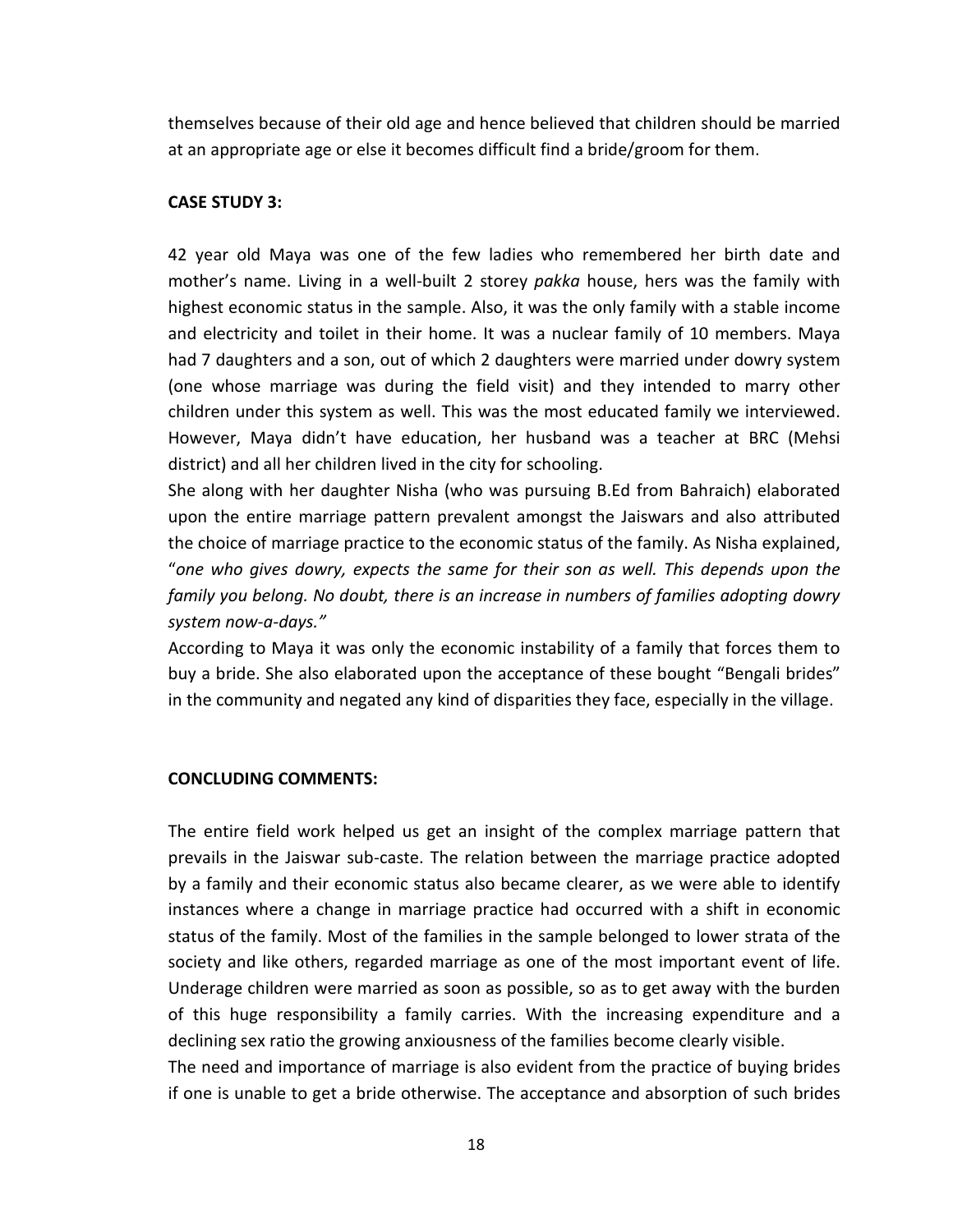within the community reflects upon the breaking down of the otherwise rigid marriage customs. It is the need and unavailability of a bride which have lead us into witnessing a changing scenario.

The small sample doesn't allow us to come to specific conclusions but it definitely presents a smaller version of the larger change in the marriage pattern within the society. It leaves us with a scope to identify and bring forward such radical changes occurring in the society with the changing times. Such complex marriage patterns also have certain adverse implications such as early marriages, running away of brides or even suicide in some cases. One such case occurred during our field visit as well. One of the young Jaiswar girl (around 12 years old) whom we interviewed was married as per "badli" and her *gonaa* was still due. Only after a few days of our field work, this girl ended her life when her elder brother continuously insisted on bringing her wife home as soon as possible. This young girl ended her life out of fear of going to her conjugal home which would have become mandatory had her brother brought her wife. Such atrocities are a result of complex web of customs and rituals our society impose on every individual. Throughout the report we have tried to understand the marriage pattern amongst Jaiswars, and also our aim was to find out what a bride was for, if a bride was for sale..???, was she available for exchange???, or was she simply a burden over her parents due to the dowry system. What we inferred was that it wasn't the bride who determines her fate but her family and their socio-economic status. Marriage, done according to any process, is of sole importance. Such instances portray the adverse impacts of poverty, lack of education, equality and employment. Every social injustice trickles down to these four basic shortcomings of our nation as a whole and it is these issues we need to address.